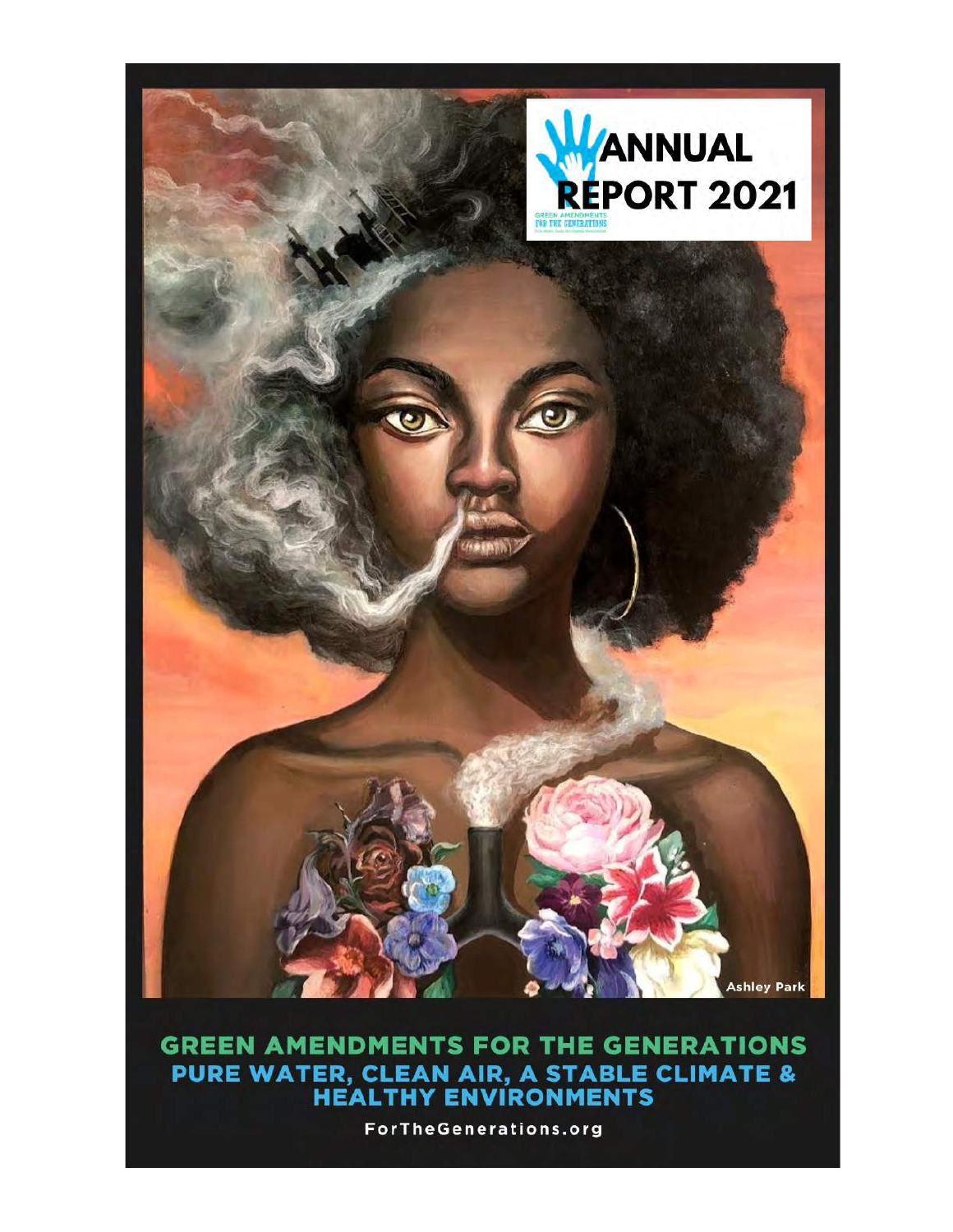#### **Board of Directors**

Mark Egan, Chair Robert W. Meek, Esquire, Vice Chair Kate Stauffer, M. Ed., Secretary David Wood, Treasurer Dr. Liz Holifield, Ph. D. Terry A Sloan Katrina Kuh John M. Smith, Esquire Nicole Olonovich Maya K. van Rossum



#### **How to Get Involved**

 $\rightarrow$  Become a member of Green Amendments For The Generations to stay up to date on everything Green Amendment related and how you can help the movement in your state!  $\rightarrow$  Become a Green Amendment Leader by completing our Getting Up to Speed to Lead training program. Green Amendment Leaders develop the knowledge and skills to become key partners, spokespersons, advocates, organizers and engaged advocates in your home community.

 $\rightarrow$  Get involved at the Take Action page of our national and state-specific websites and/or make a donation to help us meet the rising demand for Green Amendment engagement and support.

#### **Schedule An Event**

Maya is always available to come speak to an audience eager to learn more. All programs can be tailored to fit your group's interests. A passionate and compelling speaker, Maya is regularly invited to give keynote presentations and has been featured on programs, such as Midday on WNYC and BBC World Service Business Matters as an environmental expert. To

## **Staff List**

Maya K. van Rossum *Founder and Leader*

Bridget Brady *Communications & Advocacy Coordinator*

Molly Atz *Operations Manager*

Camryn Allen *Green Amendments Coordinator*

Mel Gardner *Development Associate*

# *The Green Amendment: Securing Our Right to A Healthy Environment*

The *Green Amendment* Book is the most comprehensive tool of all. Sharing the book is a great way to introduce new people to this transformative idea. *The Green [Amendment](https://delaware-riverkeeper-network-river-shop.myshopify.com/products/the-green-amendment-securing-our-right-to-a-healthy-environment)* was selected as the 2018 Living Now [Evergreen](http://www.independentpublisher.com/article.php?page=2340) [Awards](http://www.independentpublisher.com/article.php?page=2340) GOLD Winner in the Nature Conservation category. Get your copy to see how our Founder, Maya van Rossum lays out this inspiring new agenda for environmental advocacy, one that will finally empower people, level the playing field, and provide real hope for communities everywhere.

make a speaking request, email [GAFTG@forthegenerations.org.](mailto:GAFTG@forthegenerations.org)

#### **Stay Engaged**

Remain up to speed on the Green Amendment movement and the advancement of Green Amendments across the country by visiting forthegenerations.org and following GAFTG on [Facebook,](https://www.facebook.com/GreenAmendmentsForTheGenerations) [Twitter,](https://twitter.com/GreenAmendments) and [Instagram](https://www.instagram.com/greenamendments/?hl=en)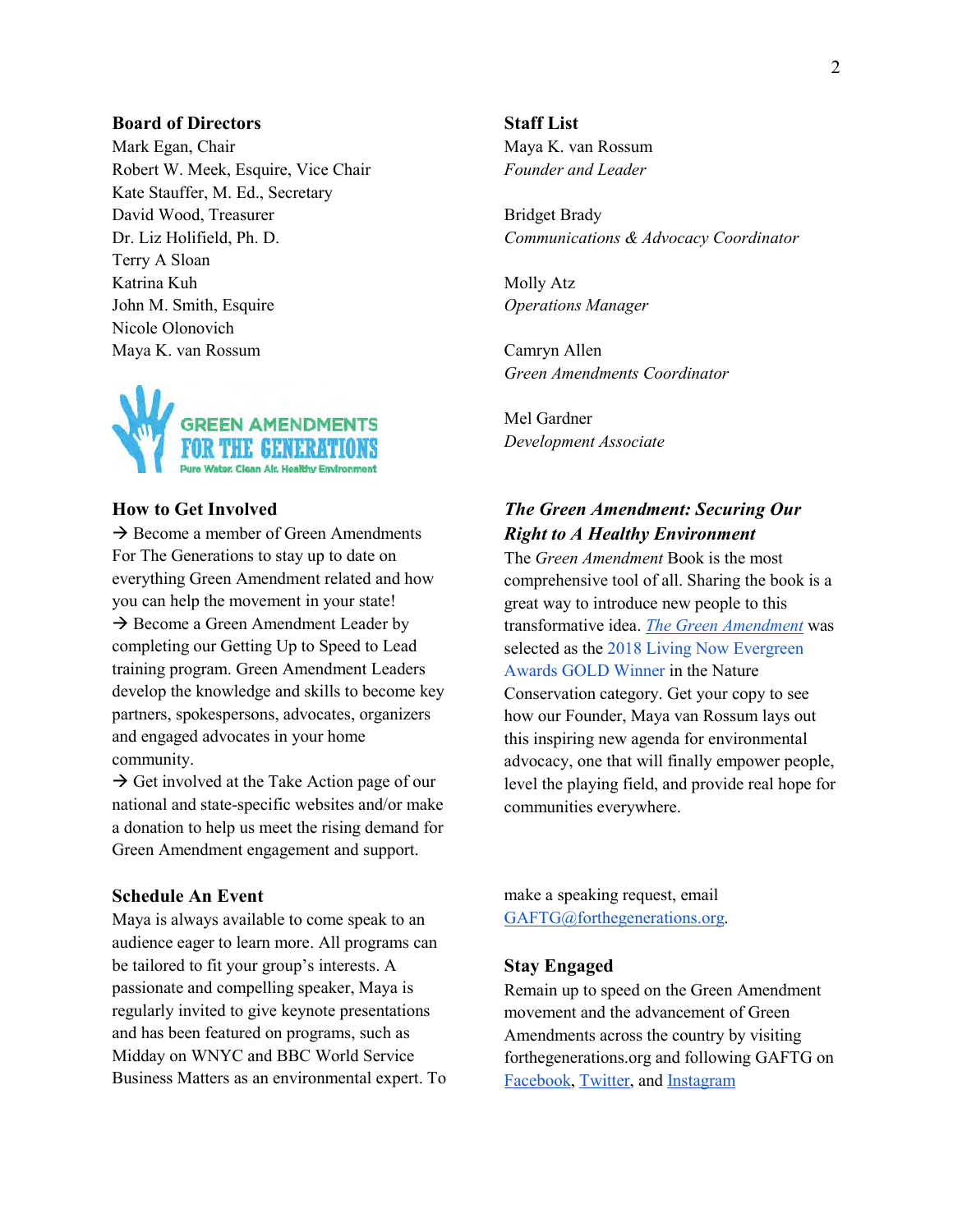# **Reflections from Our Founder**



We began and ended 2021 filled with the joy of success, flush with excitement for the year to come, but also feeling overwhelmingly challenged by COVID and the impact of the pandemic on our need for financial support, advocacy, public engagement, and other facets of our work necessary to secure environmental rights for all people and generations.

The year began with communities from across the nation being inspired by the power of Green Amendments to advance environmental protection and secure environmental justice. We initiated the year with active Green Amendment proposals in NY, NJ, NM, ME, MD, WVA, VT, and Hawaii. However, quickly into the new year, Delaware, Arizona, and Iowa came on board with proposals for their own Green Amendments – some we knew were coming but some were unexpected. Strong interest started to emerge from Kentucky, Colorado and Michigan.

While COVID made outreach to more rural and less connected communities a challenge, it also gave me an ability, through Zoom, to span the nation to testify, give talks, strategize with partners, and work with new leaders. One day, I testified in Hawaii; a few days later in Washington; the next day Maine; and soon after in New Mexico. The new reliance on Zoom for legislative hearings and strategy meetings allowed me to be everywhere I needed to be with just a few clicks. At the same time, I was able to provide talks with and for our partners, including for interested legislators who wanted to learn more and join the movement.

As COVID eased a bit, Zoom allowed me to engage with communities across the nation and I also travel for in-person meetings and connections. As more people heard our message, more wanted to come on board. On this journey to save our environment and the world, I never know who I will meet day to day. A lot of people expect that I am plagued by industry opponents – dogging my every move. But the truth is, while they are definitely rising up to challenge our work, opposers are forced to do it in the shadows, where they won't be ridiculed for taking a position that argues that you, your children, family, and friends don't deserve clean water or clean air. It is one of the powerful aspects of a Green Amendment – the opposition is very powerful, but must tread lightly or risk exposing cruelty and callousness. It is quite fun to watch them wriggle to make an argument of opposition.

All the while, we inspire powerful voices to step forward on the part of our movement. We attract legislators and environmental leaders, young and old, who see the Green Amendment movement as a powerful tool to protect their future and ability to live in a safe world. Leaders of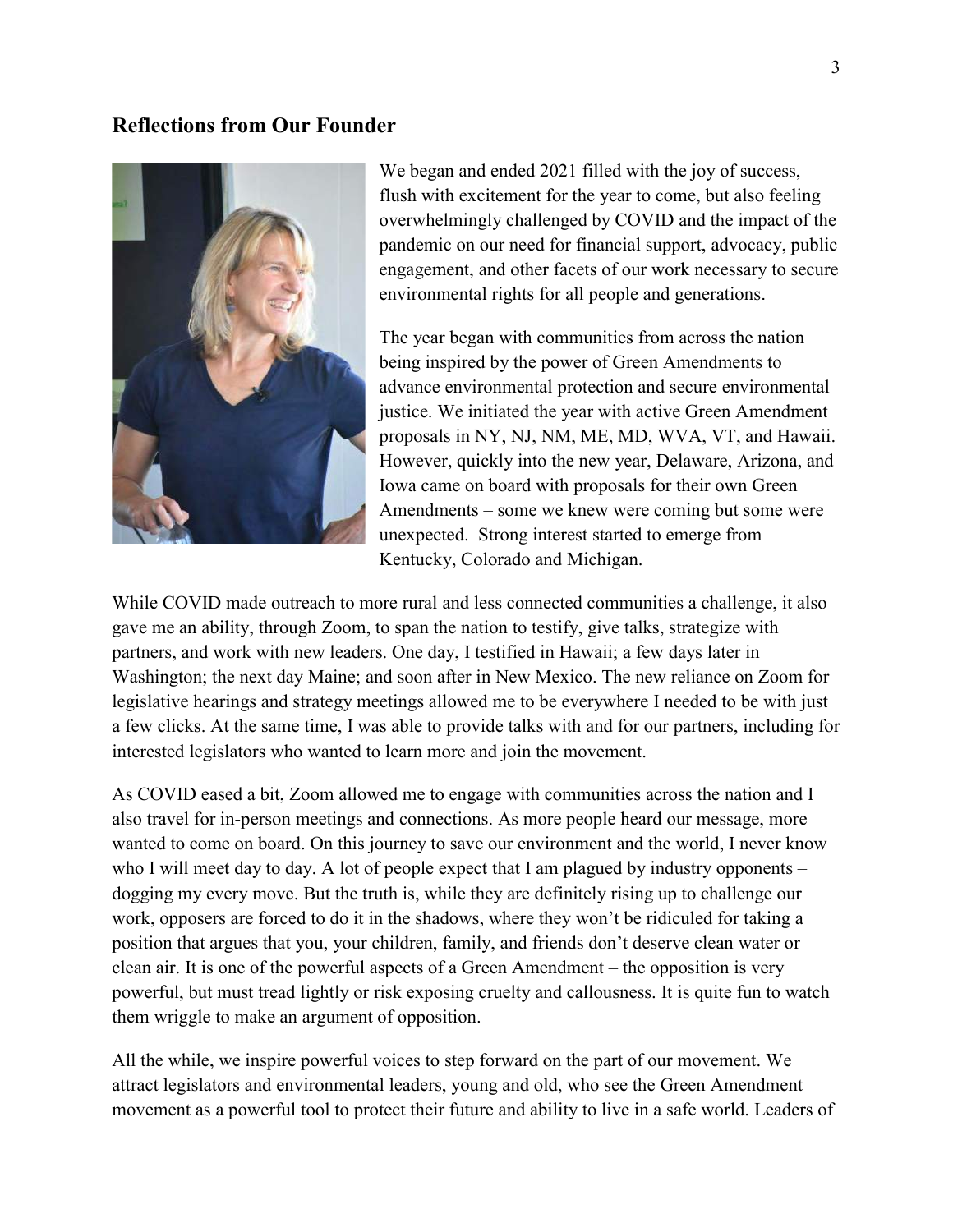all professions, ethnicities, races, religions, and backgrounds, who work day in and day out for racial, civil and environmental justice, recognize that a constitutional environmental rights amendment of this kind can help them secure needed transformational change.

The stories of the need for clean air and water have brought me to tears and inspired me to jump up in ecstatic enthusiasm. It's impossible to overstate the positive energy the Green Amendment inspires in all who come to it with an open heart and a desire to serve their country and community versus a political or profit agenda. One young veteran has such severely compromised health conditions from exposure to dangerous toxins while serving our nation, that the ability to ensure clean water and air is a daily struggle of life and death. High school students have dedicated their environmental club activities to the Green Amendment, organizing legislative briefings, lobby days, and Letter to the Editor workshops.

Because of the amazing vision and hard work of our movement, we secured passage of the first Green Amendment in the modern era in New York with 70% of the people's vote! There are Green Amendment proposals in a dozen states – not all of them are moving but some are and with each success we strengthen the path for others.

To be able to rise to the occasion and seize on this moment in history, we need your signatures, volunteerism, activism, and donations.

Thank you for your support,

Mayo 16. von Rom

**Maya K. van Rossum, Founder, Green Amendments for the Generations**

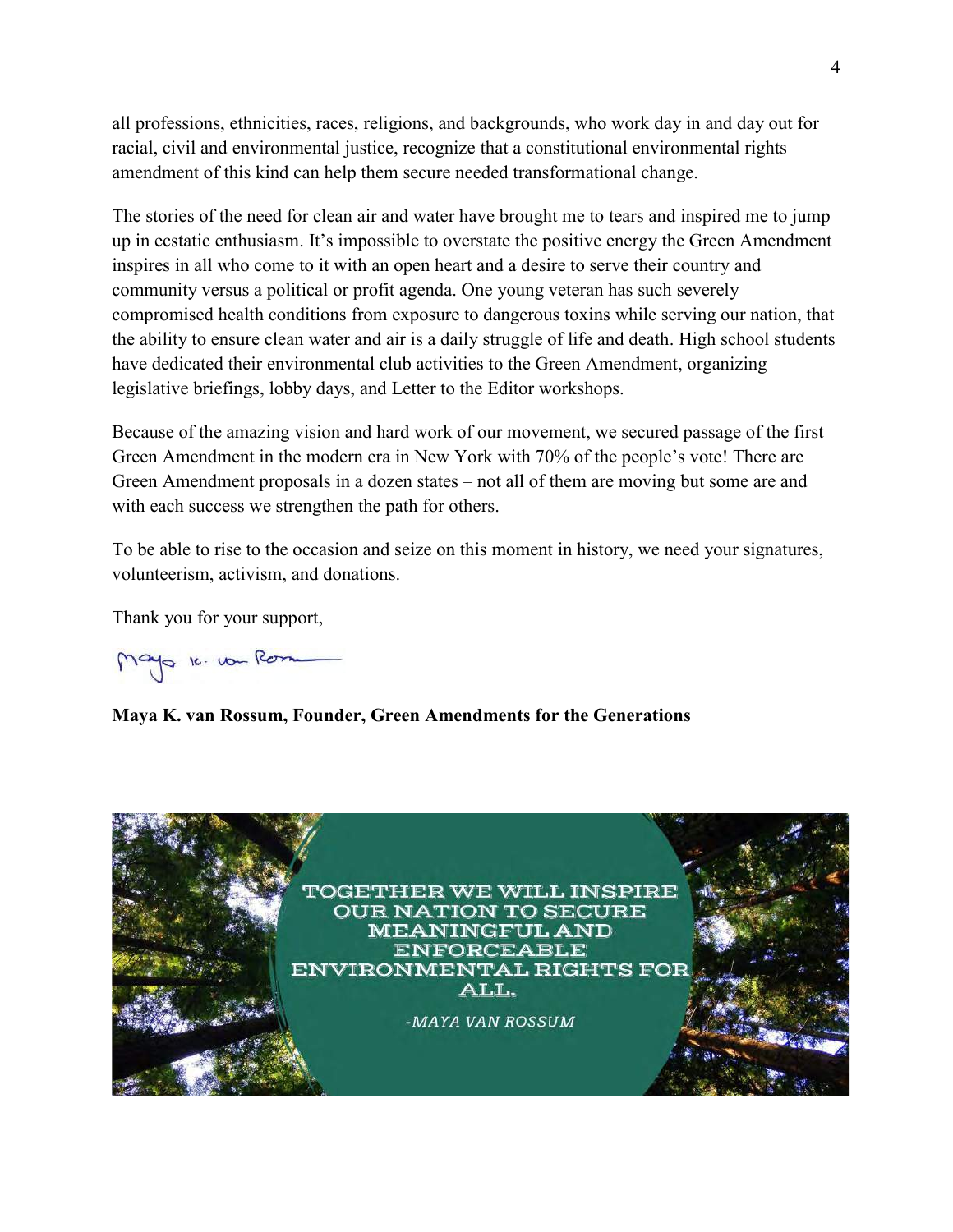# **2021 Successes**



## **New York Becomes the 3RD State to Pass A Green Amendment (November 2, 2021)**

#### *The New York Green Amendment:*

*"Each person shall have a right to clean air and water, and a healthful environment."*

In 2017, Assemblyman Steve Englebright first proposed New York's Environmental Rights Amendment. Five years later, the bill was placed on the New York state ballot for the people to vote on November 2, 2021.

New York's Green Amendment was passed by the people of the state on the ballot on November 2, 2021. The 70% vote count stands as strong testimony to overwhelming support for clean air, clean water, and a healthful environment for all New Yorkers. The passage of the NY Green Amendment makes NY the third state in the entire country, and first of the 21st Century, to mandate recognition of these inborn rights in their state constitution! While the victory is sweet, the work is far from finished. Education and spreading the word, especially to overburdened BIPOC communities, will truly breathe life into this historic development toward environmental protection and justice. We look forward to NY residents gaining greater awareness and becoming empowered to utilize their Green Amendment in their struggles to secure a cleaner environment. It took five years, three legislative sessions, and a historic election, but we did it!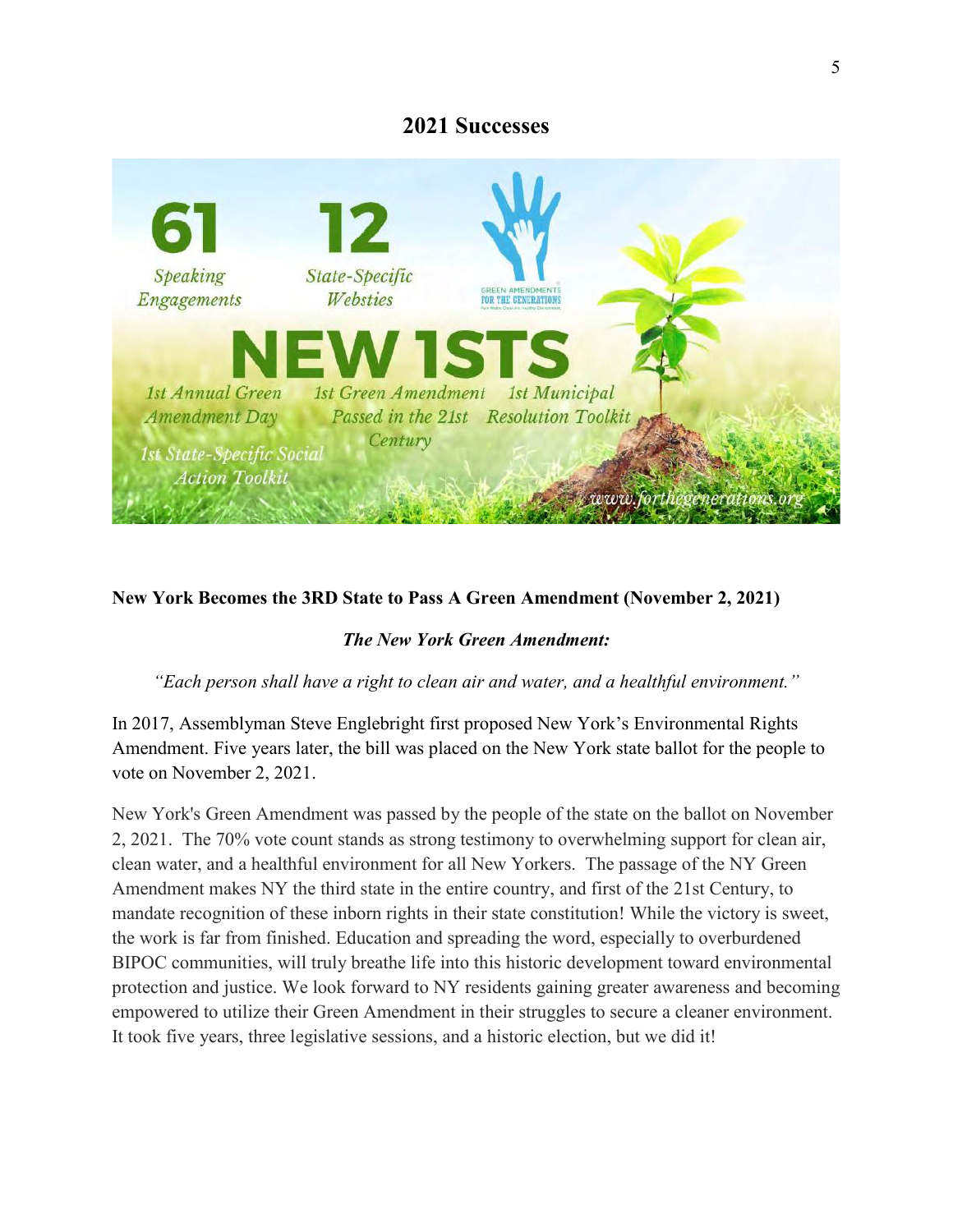#### **Reflections from the 1ST Annual Green Amendment Day (July 13, 2021)**

Green Amendment Day provided a powerful opportunity to gather like-minded and passionate community members, activists and legislators to discuss the transformational benefits of Green Amendments for securing the systemic legal reforms necessary to end environmental racism. By providing constitutional recognition and protection we can raise up the inalienable rights of all people to a clean & healthy environment, and transform our system of laws and government to ensure environmental justice is mandatory, equitable and enforceable. Over 560 actions were taken that day in the name of environmental rights, including signing petitions, writing to legislators, spreading the word on social media, a kids Kahoot! game, action item sticker incentives, and more. We concluded with a panel of leading environmental justice voices from across the nation, including the lead sponsor of the NM Green Amendment, Senator Antoinette Sedillo-Lopez (NM District 16), and Dr. Sacoby Wilson, Associate Professor at the Maryland Institute for Applied Environmental Health. Attendees from 33 states engaged and benefited with an enriched perspective and deeper understanding of Green Amendments for ending environmental racism and restoring environmental justice through constitutional empowerment.

#### **NCEL Boot Camp (December 10, 2021)**

In collaboration with our partner the National Caucus of Environmental Legislators (NCEL), GAFTG led a Green Amendment Boot Camp for legislators to engage in trainings, workshops, and to share their experiences from all stages of their Green Amendment movements. Lawmakers from eight states attended in person and virtually to learn about the Green Amendment impacts on environmental protections, ways to advocate, and how to grow a grassroots coalition of support. Assemblyman Steve Englebright, the dedicated



champion of the recently passed New York Green Amendment, joined us to share his advocacy experiences on the road to enacting a Green Amendment. The NCEL Boot Camp was an important catalyst for the relationships among participating legislators to take back to their states.

#### **GAFTG Founder Named "Mother of the Green Amendment"**

The Green Amendment team was excited to see our founder, Maya van Rossum recognized for her visionary role in the movement in such a poignant and powerful way by Albuquerque newspaper, "The Paper.", dubbing her as the Mother of the Green [Amendment!](https://abq.news/2021/12/the-mother-of-the-green-amendment-comes-back-to-nm/) She works tirelessly day in and day out to help raise up others to learn, lead, and shine. Having helped inspire over a dozen new states to get involved since its original publication, Maya spent much of 2021 revamping *The Green Amendment: Securing Our Right to A Healthy Environment* and incorporating new perspectives, lessons and information into an even more powerful second edition which will be released in 2022!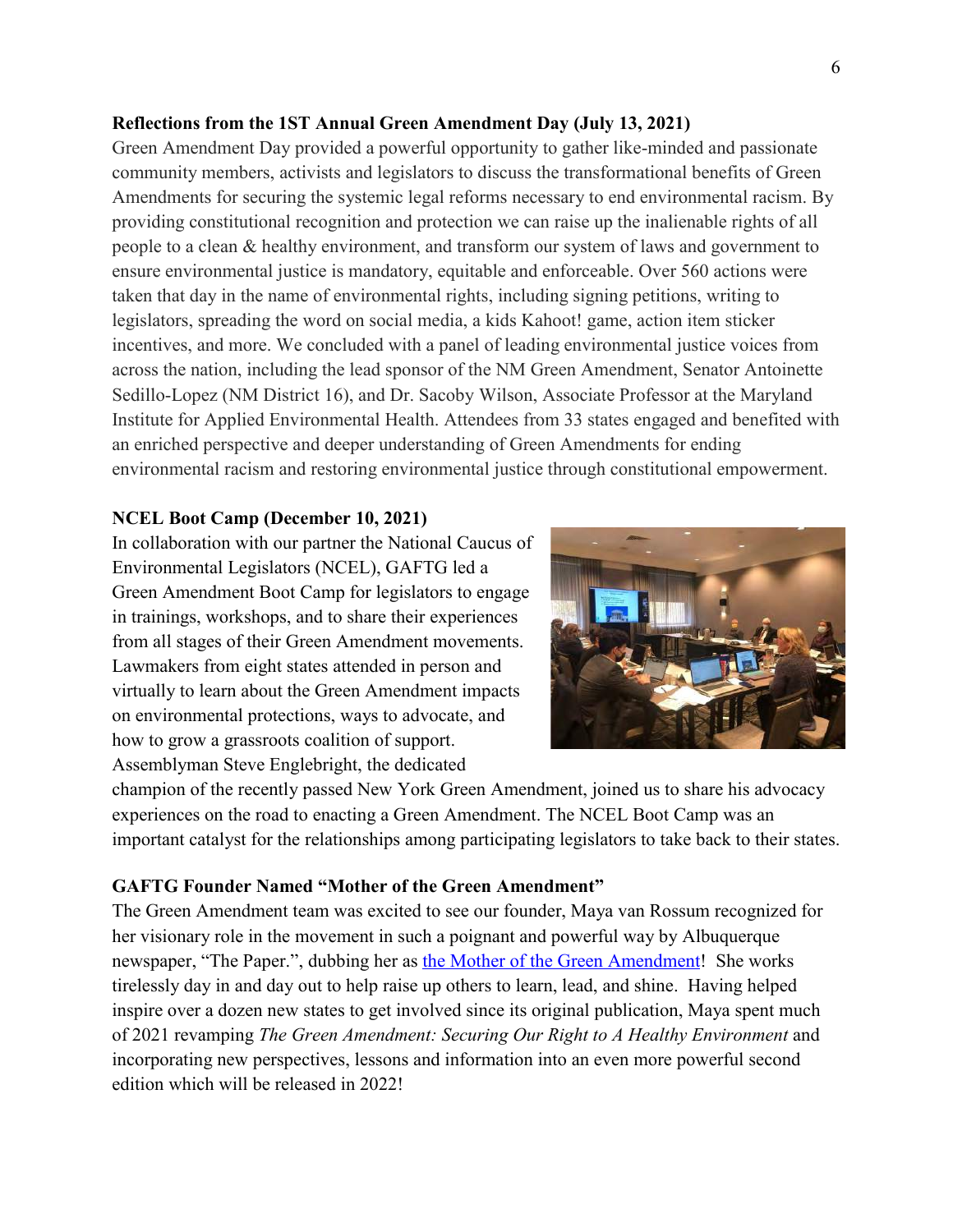# **People vs. Fossil Fuels D.C. Action (October 10-15, 2021)**

An objective of our work is to support and collaborate with a diversity of organizations and communities, and to stand with communities who are continually sacrificed for devastating development and fossil fuel expansion projects. The Indigenous Environmental Network invited GAFTG to participate in People vs. Fossil Fuels, a week of actions in Washington, D.C., with other climate activists under the Build Back Fossil Free campaign. GAFTG stood with Indigenous leaders over two days of civil disobedience directly in front of the White House, demanding that President Joe Biden declare a climate emergency and uphold his fossil free promises. Maya was among many environmental leaders



invited to inspire the crowd of activists by recounting her path to advance the Green Amendment. Thousands of people attended the rally, and both days, the protests came to a halt as Capitol police arrested Indigenous leaders, Maya, and other frontline activists. You can watch Maya's energy-filled speech [here.](https://youtu.be/H3x4UTfXk2Y)

# **2021 Highlights**





**New Mexico 2021 Climate Summit (October 25-26, 2021)**

The first ever Climate Summit at the Roundhouse in Santa Fe, NM, was held in October 2021. GAFTG was invited to host a Green Amendment breakout session, in which Maya was joined by legislative champions Sen. Antoinette Sedillo Lopez and Rep. Joanne Ferrary, Eric Jantz of NM Environmental Law Center, and activist and veteran Nicole Olonovich. There was a lively discussion focused on Green



Amendment impacts on environmental justice, sacrifice zones, and implications for Indigenous communities. In the effort to advance bold legislative initiatives GAFTG engaged with legislators and activists alike while building strong bonds with our 24 cosponsors.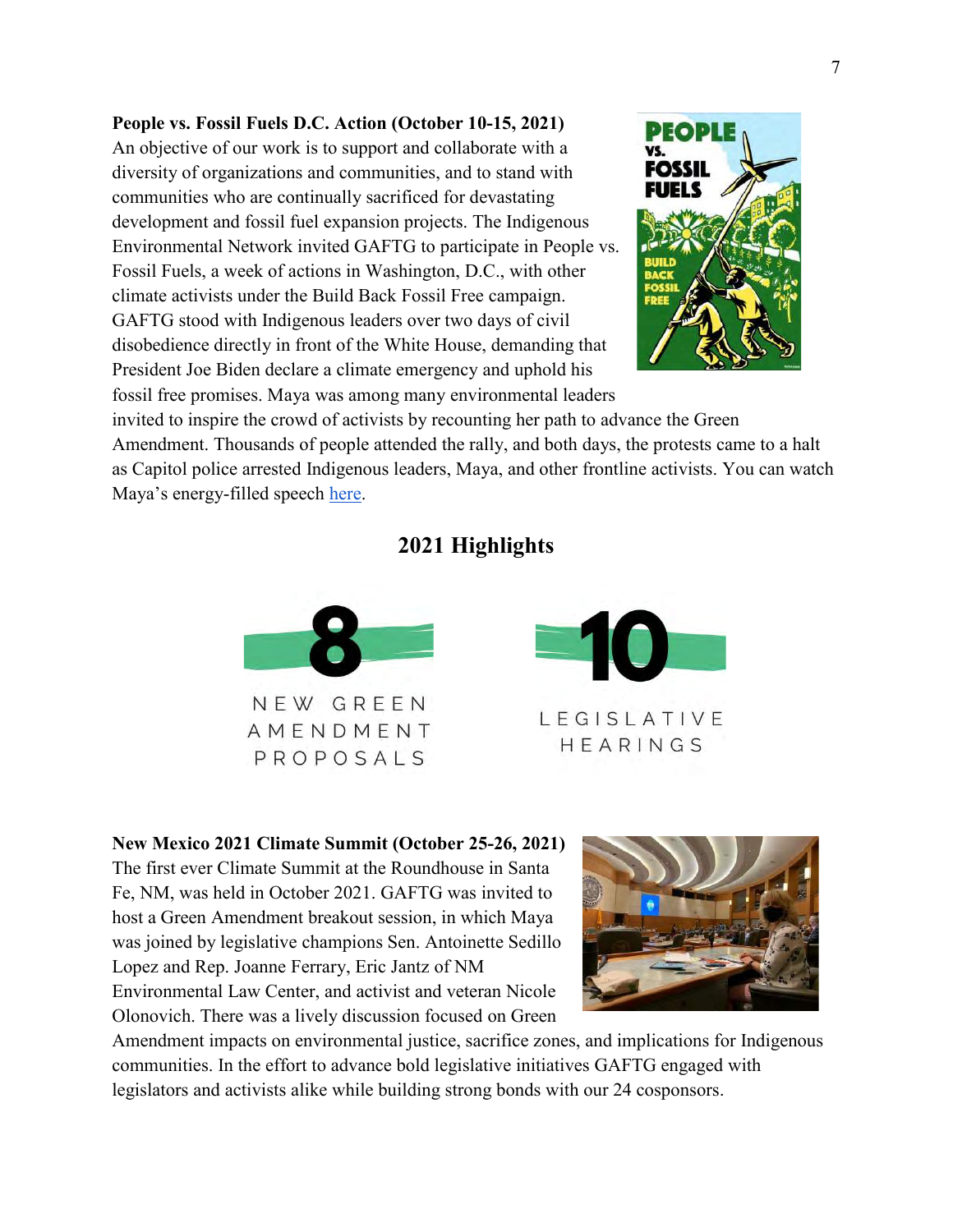#### **The Green Genes Podcast**

The "Green Genes Podcast", a medley of dialogues between Maya van Rossum, her daughter, and environmental and social justice activists, was launched in 2021. The duo highlight specific environmental and social topics coupled with relevant interviews – ultimately offering a veteran's insight and wisdom coupled with that of an up-and-coming organizer. As intergenerational activists, they bring complementary perspectives on the environmental and social justice issues of our time, including what needed solutions look like. While it serves as a road map for growing into environmental activism, it is also a charming and warm



expression of this mother-daughter team's shared passion for environmental protection, Green Amendments and one another; and how such devotion can be passed down from one generation to the next. "Green Genes: A Mother Daughter Duo Fighting for our Planet" episodes have featured compelling interviews with activists from across the US, who are equally impassioned in their fight for environmental protection and justice. The podcast can be found on [Spotify,](https://open.spotify.com/show/2iPy90DPwyoTNjjVoN6V7o?si=301163a54d9a49b7) Google [Podcasts,](https://podcasts.google.com/feed/aHR0cHM6Ly9hbmNob3IuZm0vcy82ZGRlZmI2Yy9wb2RjYXN0L3Jzcw/episode/ODQ1MzVmZmYtMmYzYS00M2U2LTkwYjQtNjI4ODNkZmI0NjJh?hl=en&ved=2ahUKEwjfu_qE_430AhWnct8KHUefAMIQjrkEegQIAhAF&ep=6) and [YouTube.](https://youtu.be/FddGlMpsunE)

#### **Maine's Art Builds & Lunch and Learns**

The Pine Tree Amendment (PTA) Steering Committee (our Maine partners), with [Artists'](https://www.arrteam.org/) Rapid [Response](https://www.arrteam.org/) Team (ARRT), hosted an Art Build educational event in support of the Pine Tree Amendment, Maine's version of a Green Amendment. Attendees discussed local environmental issues and the importance of a Pine Tree Amendment and its legal applications, surrounded by artwork, while creating their own personalized lawn signs displaying their support for the Pine Tree Amendment. The PTA Steering



Committee also implemented "Lunch and Learns" to meet with different community sectors and educate them on the PTA and what it means for their issues of concern and focus. Throughout the year, organizations, potential volunteers, youth, businesses, and anyone else with questions attended the Lunch & Learn forums to ask Maya and the PTA team to explain the nuts and bolts of a Green Amendment and what these rights would bring to the state. Case studies, Q&As, and access to specially created GAFTG one-page fact sheets served as helpful resources for those who attended these educational events. With these actions, the PTA Steering Committee has increased awareness and receptivity to adopt the PTA.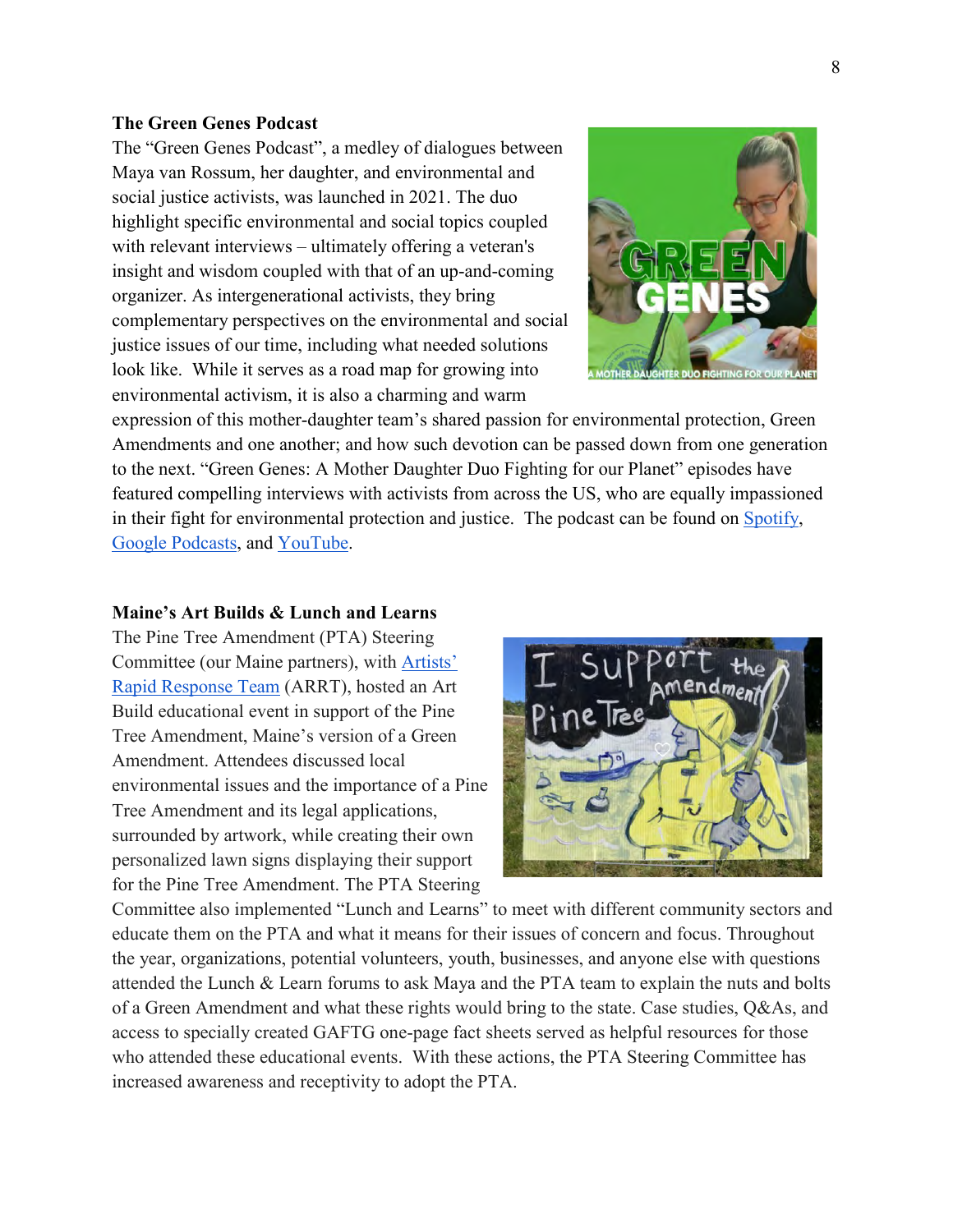# **2021 Key States**

#### **Arizona**

In Arizona, GAFTG worked with our legislative champion, Senator Juan Mendez, on the key elements of a Green Amendment. While the 2021 amendment has strong language, due to a clerical error it was erroneously placed elsewhere in the AZ constitution rather than the Bill of Rights, thereby undermining its strength and its ability to meet the Green Amendment definition. Senator Mendez took quick action to ensure that his 2022 proposal has both strong language and proper placement in the constitution, thereby solidifying it as a true Green Amendment. GAFTG continues to reach out to environmental groups to secure strong grassroots partnership and leadership. GAFTG launched an Arizona specific website in 2021 to serve as a resource hub and resource repository for the effort. We are currently growing our organizational partnerships in the state.

#### **Delaware**

On Earth Day 2021 (April 22), Delaware State Representatives Madinah A. Wilson-Anton and Paul Baumbach proposed a Green Amendment, which would amend the Delaware Constitution to add enforceable environmental rights. The official announcement of the Green Amendment proposal was made at a [Youth](https://www.youtube.com/watch?v=YbWPxyUYuBQ) Earth Day Rally, held at the Charter School of Wilmington, where Maya van Rossum spoke alongside students who are enthusiastically supportive of the proposal. Since then, the Delaware strategy team, referred to as the Delaware Table, which includes our core partners at Socially Responsible Agriculture Project, OK Delaware and Namati, is working to create messaging and awareness programming to inform Delawareans of environmental rights that are not actually granted by their state constitution and how a Green Amendment can change that. GAFTG launched a Delaware specific website in 2021 to serve as a resource hub and resource repository for the effort.

#### **Hawaii**

Expanding grassroots support for the Hawaii Green Amendment has been a high priority for GAFTG and our partners, including Senator Mike Gabbard, and Representative Amy Perruso. Additional outreach and educational programming, as well as some open strategy discussions, grew our leadership team, adding new organizations and voices to help advance efforts underway in this key state. In 2021 the Hawaii Green Amendment progressed all the way through the Senate, getting stymied in the House, but only after several committee votes of support. After a dangerous fuel leak from the U.S. Navy off the coast of Hawaii in November 2021, almost 94,000 Hawaiians have been left without access to clean drinking water and their health is suffering as a result. The interest in a constitutional right to clean water and air, and a healthful environment is growing in important ways. GAFTG launched a Hawaii [specific](https://higreenamendment.org/) website in 2021 to serve as a resource hub and resource repository for the effort. Key state allies: Hawaii Reef and Ocean Coalition, 350 Hawaii, and Our Revolution Hawaii.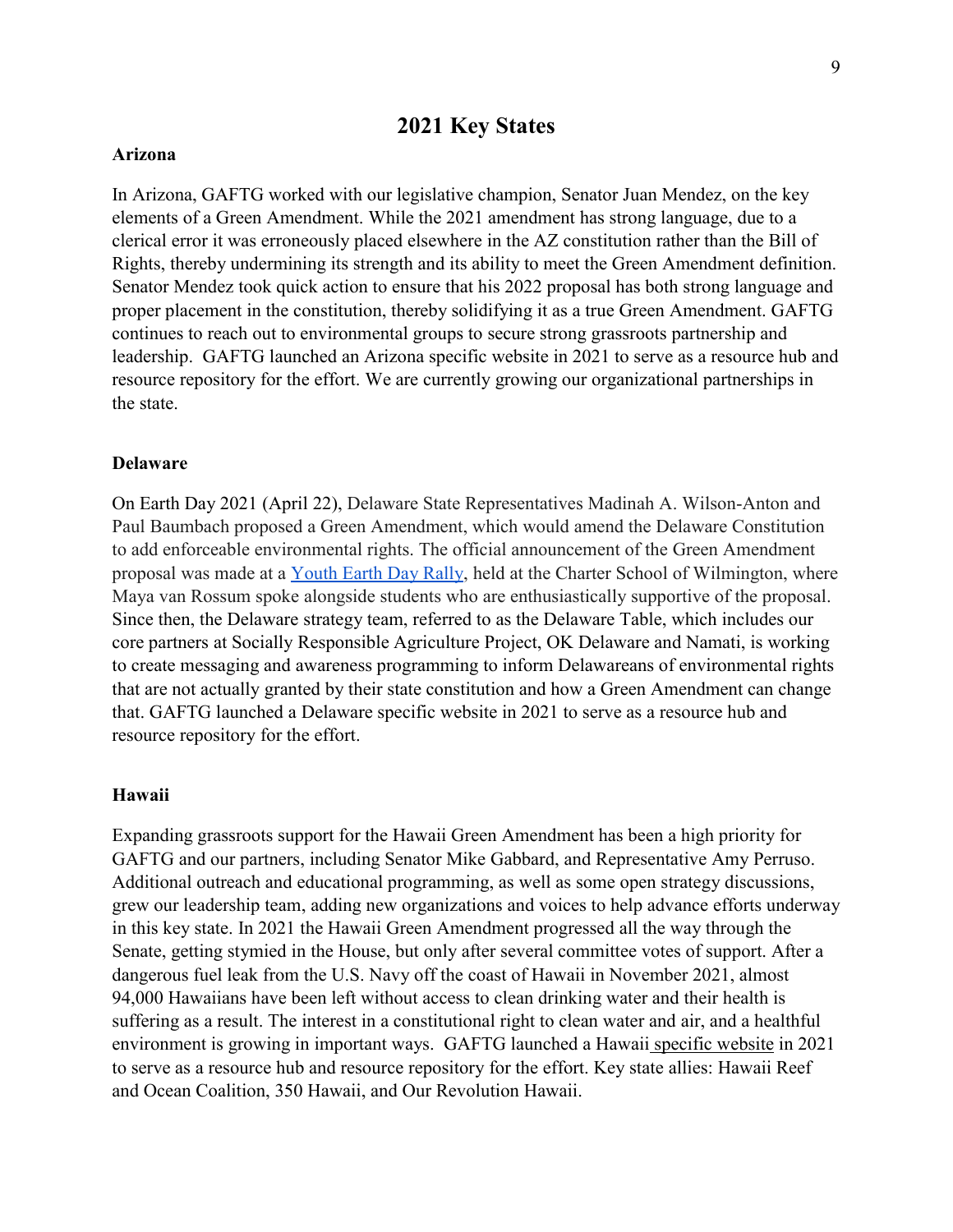#### **Iowa**

On Earth Day 2021, Representative Chuck Isenhart proposed a Green Amendment for Iowa. After attending the Legislator Boot Camp Representative Isenhart became even more excited and helped us identify key leaders in the state we needed to connect with. Outreach efforts are yielding positive energy, boding well for growth of the effort in 2022. GAFTG is currently working with Rep. Isenhart and the other sponsors to build grassroots support for the amendment. The need for an Iowa specific website was highlighted and efforts began to get one underway.

#### **Maine**

On February 17, Senator Chloe Maxmin and Rick Bennett proposed the Maine Green Amendment, referred to as the Pine Tree Amendment with notable bi-partisan support. With Sector [Letters,](https://www.pinetreeamendment.org/advocacy-toolkit) [Advocacy](https://www.pinetreeamendment.org/advocacy-toolkit) Toolkits, and [Letter-](https://www.pinetreeamendment.org/letter-writing-tool-kit)Writing [Toolkits](https://www.pinetreeamendment.org/letter-writing-tool-kit) available to the public, Maine residents of all kinds--from youths and grandparents to healthcare and agricultural workers--demonstrated their support for the PTA. The Maine Leadership and Action Team highlighted advocacy with Maine Youth and Indigenous Nations as major priorities. With youth interns, collaboration with organizations like Maine Youth Climate Justice and the Color of Climate, the PTA is developing strong



partnerships and support with Maine's youngest generation. We are also collaborating with the Wabanaki Alliance, not only to advance the PTA, but to also bolster support for Indigenous environmental justice efforts that have been active for centuries. Additionally, GAFTG launched a Maine specific website in 2021 to serve as a resource hub and resource repository for the efforts. Key state allies: Maine Conservation Voters, Maine Climate Action NOW!, Sierra Club Maine, and Down to Earth Storytelling.

#### **New Jersey**

The youth of New Jersey are one of the greatest sources of pride for the GAFTG team due to their involvement, dedication, and aptitude for inspiring others to join the Green Amendment movement. The NJ Student Sustainability Coalition (NJSSC) is a driven group of organized high schoolers who advocate for environmental rights, and specifically for the Green Amendment, through lobbying, political organizing, and spreading awareness through their podcast, "The New Jersey Green Amendment Podcast". Additionally, New Jersey has passed municipal resolutions in support of the Green Amendment in [Burlington](https://njgreenamendment.org/wp-content/uploads/sites/6/2021-Burlco-Green-Amendment-Resolution.pdf) County, Essex [County,](https://forthegenerations.org/wp-content/uploads/2019/02/SD-NJ-20181107-Essex-County-Board-of-Freeholders-Resolution-in-Support-of-the-NJ-Green-Amendment.pdf) [Cape](https://njgreenamendment.org/resources/) May [Pt,](https://njgreenamendment.org/resources/) Aberdeen [Township,](https://forthegenerations.org/wp-content/uploads/2020/05/Aberdeen-Township.pdf) [Borough](https://forthegenerations.org/wp-content/uploads/2020/05/Borough-Bradley-Beach-RESOLUTION-2020.77-GREEN-AMENDMENT.pdf) Bradley Beach, [Medical](https://forthegenerations.org/wp-content/uploads/2019/02/SD-NJ-2018-Medical-Society-of-New-Jersey-Resolution-in-Support-of-the-NJ-Green-Amendment.pdf) Society of NJ, and within the state chapter of the **Sierra Club**. This uptick in passed resolutions is an energizing sign, especially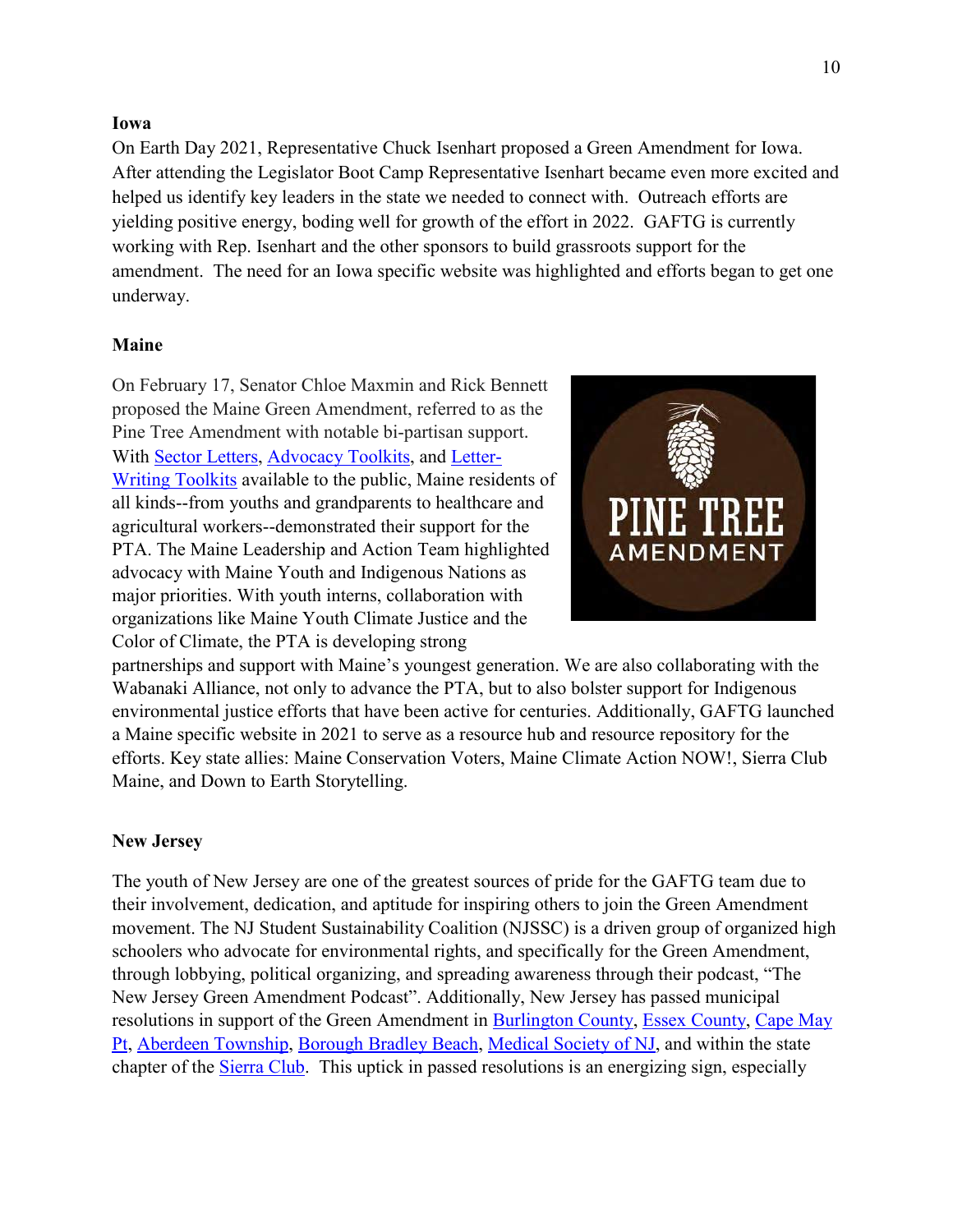because this same pattern was present in New York prior to officially passing its new Green Amendment in November 2021. GAFTG launched a New Jersey specific website in 2021 to serve as a resource hub and resource repository for the effort. Key state allies: Delaware Riverkeeper Network (DRN), Clean Water Action, NJ Student Sustainability Coalition (NJSSC), and Waterspirit.



## **New Mexico**

2021 was a busy year for the New Mexico Green Amendment movement. The year kicked off in January with the pre-filing of the NM Green Amendment by sponsors Senator Antoinette Sedillo Lopez, Senator Bill Soules, Senator Harold Pope, Jr., and Representative Joanne Ferrary, and was the subject of a February 8, 2021 hearing and vote before the Senate Rules Committee, who voted 7-4 in favor. From there the amendment proceeded to the Senate Judiciary Committee where it unfortunately languished because it was not brought forth for a hearing. 2021 also saw the release of our New Mexico [documentary](https://nmgreenamendment.org/the-green-amendment/green-amendment-story/) series, which follows Maya in her journey across New Mexico to meet with impacted communities and environmental, legislative and sustainable business leaders to explore their stories and the power of a Green Amendment. Beyond the



legislative session, we continued to build grassroots support and broaden our New Mexico coalition bringing the total number of supporting organizations to over 45. On national Green Amendment Day (July 13) the Doña Ana Board of County Commissioners stood in solidarity with many New Mexico organizations and passed a proclamation formally recognizing July 13 as Green Amendment Day. Read the proclamation [here](https://civicclerk.blob.core.windows.net/stream/DONAANACONM/fca57d6f96.pdf?sv=2015-12-11&sr=b&sig=pSWdof61iyNkP7LeLa8bJsssejysVLCZsHqjLokI8M8%3D&st=2021-07-20T13%3A11%3A27Z&se=2022-07-20T13%3A16%3A27Z&sp=r&rscc=no-cache&rsct=application%2Fpdf) and [listen](https://www.youtube.com/watch?v=GZQ6LePRvCI) to co-sponsor Senator Carrie Hamblen's powerful remarks on the need for a NM Green Amendment particularly for BIPOC communities. GAFTG expanded our New Mexico specific website to strengthen its role as a resource hub and resource repository for the effort. Key state allies: Environmental Justice Caucus of the Democratic Party, OLÉ! NM, and 350 New Mexico.

ENDING N V **IRONMENTA** R A C I S M & R **Separate** s T. IN G ENVIRONMENTAL JUSTICE THROUGH **CONSTITUTIONAL EMPOWERMENT**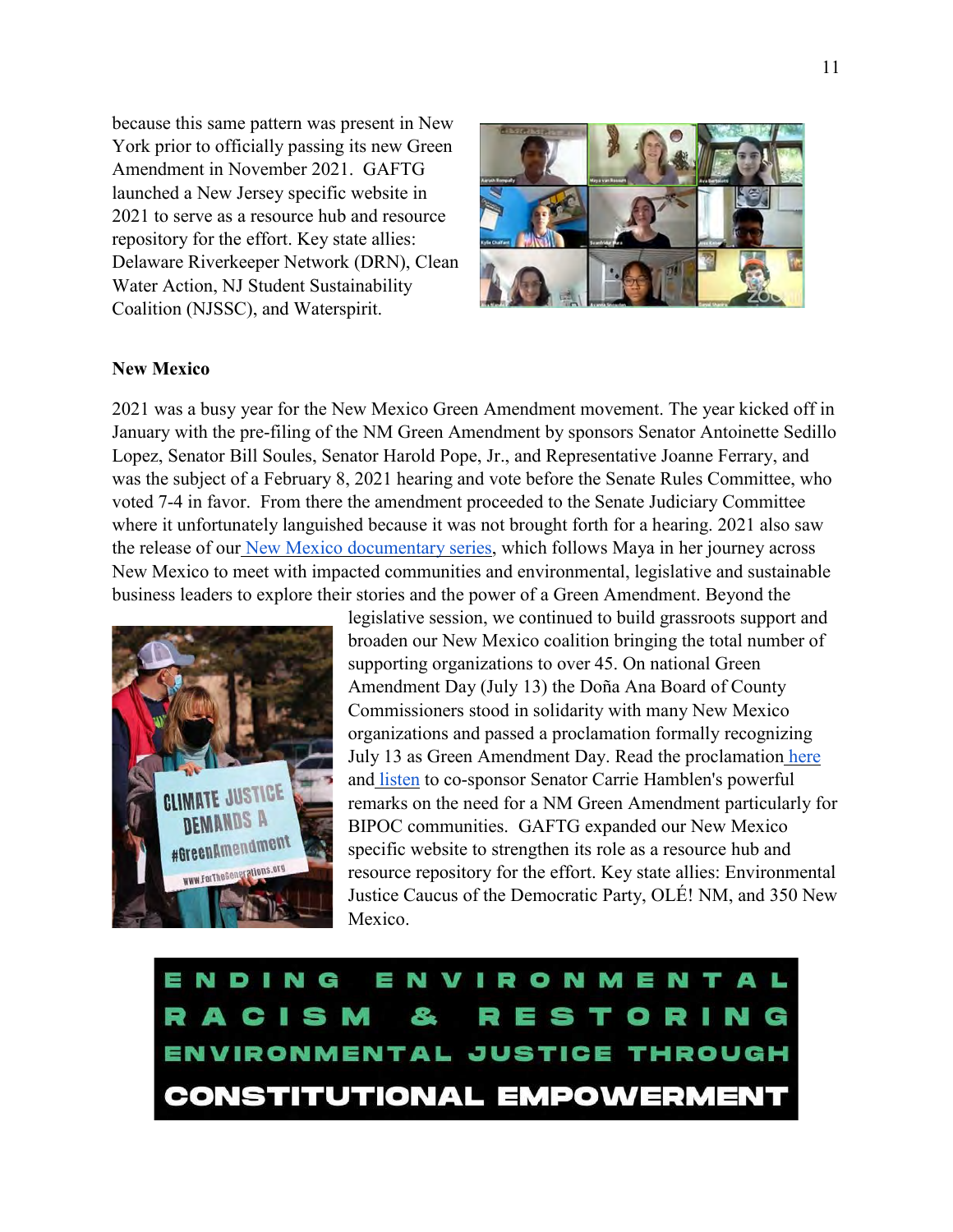#### **New York**

The year began with spectacular and swift victories before the NY legislature. In January New York State Senate voted 48- 14 in support of second passage of the proposed amendment followed shortly thereafter with second passage by the Assembly. As a result the amendment was headed to the people of New York for a vote. In response, GAFTG spent most of 2021 working with our key partners, Environmental Advocates of New York and the NY Adirondack Mountain Club, to increase our education and outreach efforts. Programs, including robust question and answer sessions, were brought before audiences of all kinds from the public, to municipal government, to attorneys, water purveyors and



environmental leadership organizations. GAFTG expanded our New York [specific](https://nygreenamendment.org/) website to strengthen its role as a resource hub and resource repository for the effort. As a result, when the amendment was put on the ballot for a November 2, 2021 vote the populace was well informed. The NY Green Amendment passed overwhelmingly by a vote of 70%; while multiple other proposed amendments failed, demonstrating that the people of the state were being very deliberate in their intention to vote yes for the NY Green Amendment. Key state allies: Delaware Riverkeeper Network (DRN), Environmental Advocates NY, and Adirondack Mountain Club.

#### **Pennsylvania**

In May 2021, GAFTG celebrated the 50th anniversary of Pennsylvania's Green Amendment. While the PA Green Amendment was originally proposed by Senator Franklin Kury and added to the constitution in 1971, it wasn't given proper recognition and legal strength until the Delaware Riverkeeper Network and partners successfully revived it through a victorious challenge of the devastating pro-fracking law, Act 13. PA Supreme Court Chief Justice Ronald Castille handed down the plurality opinion at the time, vindicating the importance and power of the Environmental Rights Amendment of the Pennsylvania Constitution; promising all generations of Pennsylvanians that they will benefit from pure water, clean air and a healthy environment, and giving them the ability to defend that right in the courts if it is violated. To celebrate the golden anniversary, GAFTG, the Delaware Riverkeeper Network, and Better Path Coalition hosted a screening of an unreleased interview between former Chief Justice Castille and the Mother of the Green Amendment Maya van Rossum.

PA's Green Amendment continues to be used both proactively to defend good decisionmaking by state officials, and as a legal backstop when the government infringes on the people's environmental rights, such as in the 2021 decision in [Pennsylvania](https://forthegenerations.org/wp-content/uploads/PEDF-iv-Final.pdf) Env't Def. Found. v. [Commonwealth](https://forthegenerations.org/wp-content/uploads/PEDF-iv-Final.pdf) (PEDF IV), which further codified the significance of the rights for future generations to a healthy environment.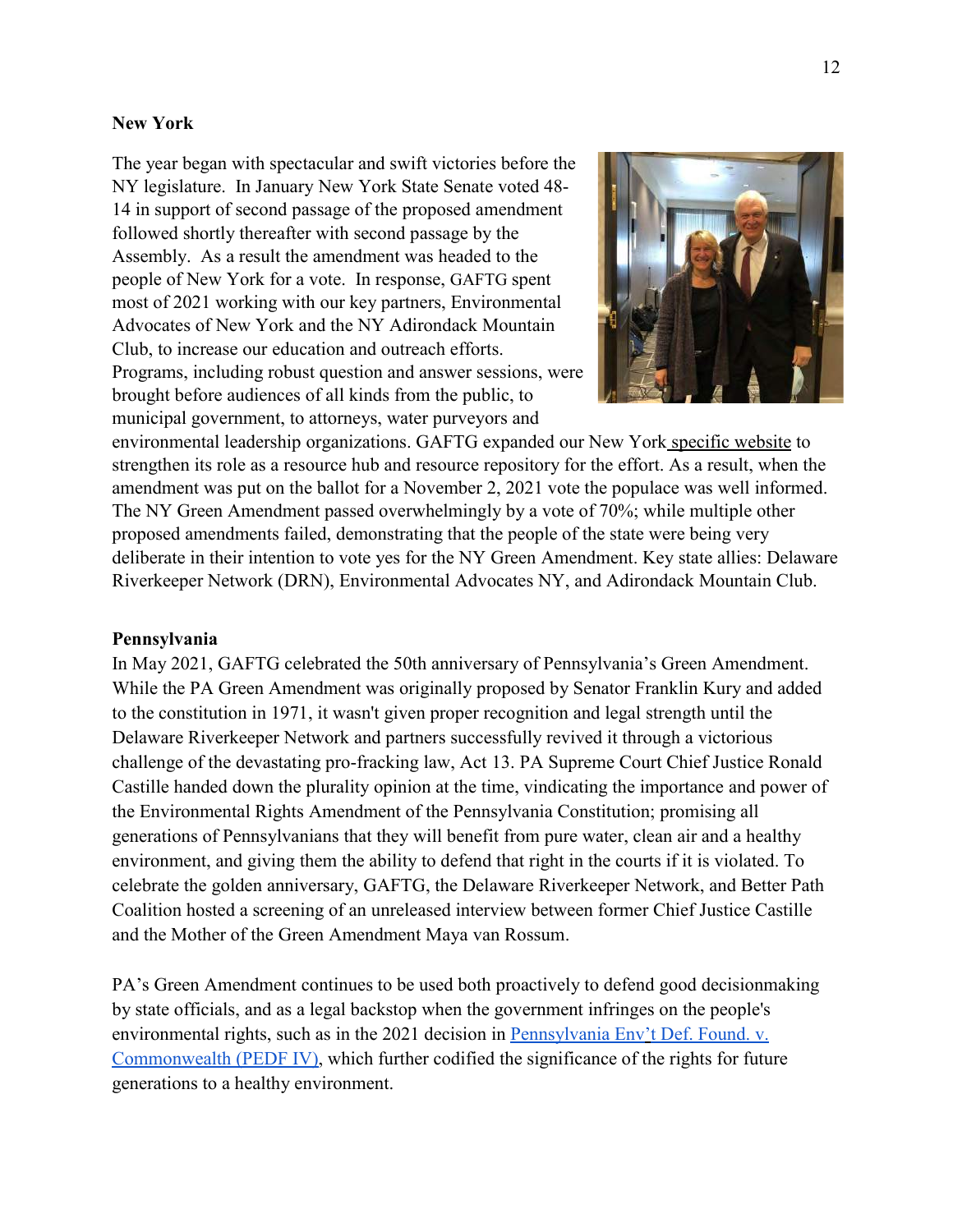#### **Washington**

A Green Amendment has also been filed in the state of Washington! First advanced in 2021 by Representative Debra Lekanoff, the Washington Green Amendment has now secured a powerful partner in Senator Mona Das, following our NCEL Bootcamp! In addition, 350 [Seattle](https://350seattle.org/) and 350 Washington's Civic Action Team have joined the advocacy as lead grassroots partners focused on strengthening public education efforts and ensuring a strong and growing coalition of educated supporters. GAFTG launched a Washington specific website in 2021 to serve as a resource hub and resource repository for the effort.

# **2021 Challenges**

#### **Meeting the Needs of A Rapidly Growing Movement**

While the Green Amendment For The Generations organization is less than 4 years old, we are experiencing tremendous growth and success. The Green Amendment movement's growth is a demonstration of its power and ability to captivate communities of all different backgrounds. In addition to our successful New York effort, there are 11 Green Amendment proposals actively under consideration, with growing interest in a handful of other states. A number of these proposals are enjoying bi-partisan political sponsorship and support. In addition, there is a tremendous diversity in terms of geography and politics, showing the all-partisan interest in clean and healthy water, air and environments. We are also working with communities in

Pennsylvania, New York and Montana to secure the many benefits constitutional environmental rights provide – these are the only 3 states where we currently have Green Amendments here in the U.S..

While the Green Amendment concept – the right to a clean, safe and healthy environment for all – is simple to understand, properly advancing and defending it can be quite complex. Hands on engagement; carefully crafted and understandable written, video and social media materials; expert testimony and talks; travel to



accommodate those efforts where Zoom and phone just won't cut it; along with legal expertise, are essential for communities seeking success.

At this point there is just a small team working hard to meet the swiftly growing demand. But with more resources more can be done. In this age of COVID, when resources across foundations and donors are increasingly in demand for important causes, balancing all of the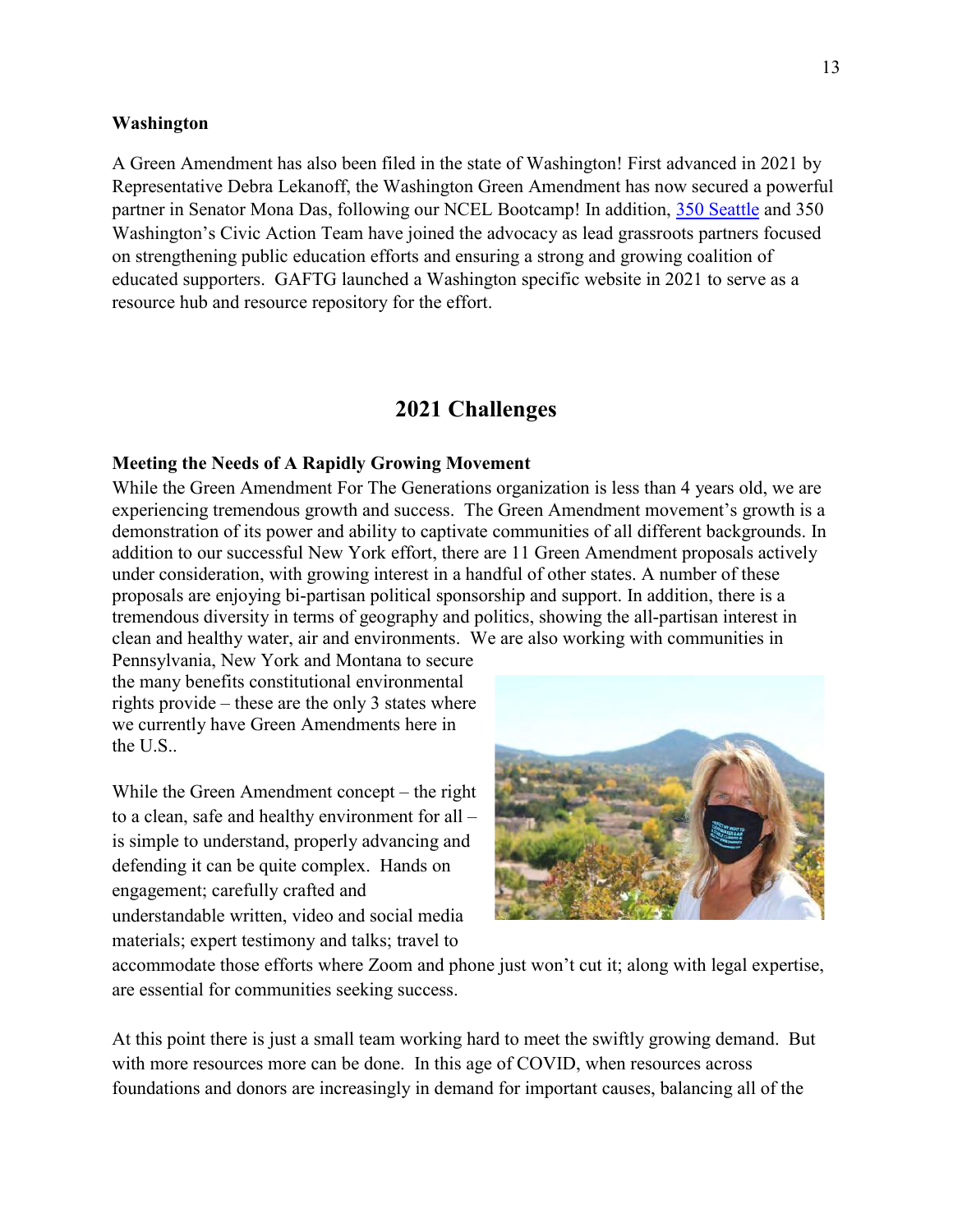need for assistance and taking on the increasingly well-funded opposition is a definite challenge. But, with your help, we are up for the challenge. Among our many efforts are those to expand the depth and breadth of financial and in-kind support we can bring to this growing body of work and share with partner organizations working just as hard along with us.

#### **Outreach, Inclusion, and Allyship**

GAFTG does not function alone; our allies are a keystone of our grassroots approach and we work to support their efforts towards environmental rights and social justice however we can manage. While this work is essential to building a sustainable movement, all the communities who benefit from a Green Amendment do not have adequate--let alone equal--access to the internet, digital devices, funds, or the free time to engage with our work in the most effective ways. Recognizing these challenges, GAFTG is working towards the ability to provide small supplemental grants that enable BIPOC community-based orgs, nonprofits and other groups to advocate for the Green Amendment movement. Additionally, in states, such as New Mexico and Delaware, we are working to have all of our factsheets and other educational documents translated into a second language so they are accessible to a broader audience.

#### **Staffing Developments**

Internal staffing changes within our organization created some unanticipated challenge this year. Given our team consists of just 1 full time staff person and 3 part time staff, when our full time staff person moved on to another opportunity, it was a setback for the work as we sought a new team member and got them up to speed. We now are fully staffed, and have added an additional staffer to our team who is largely focused on grant and development opportunities allowing us more time for advocacy and grassroots organizing, and expanding our financial support so we can offer more and more programming and support to our partner organizations and active Green Amendment communities.

#### **Organizing for the People's Environmental Rights Needs Your Support**

In a year of political and social unrest, the Green Amendment Movement pushed forward! Though we all experienced unprecedented challenges, your support helped us harness the power of positive, constitutional change in 12 states with more communities contacting our team weekly. Your donation will directly support our work to secure the right to pure water, clean air, a stable climate and healthy environments for all people including future generations. A single dollar donated makes a difference on our impact and success, as we work to strengthen environmental protection & justice for all.